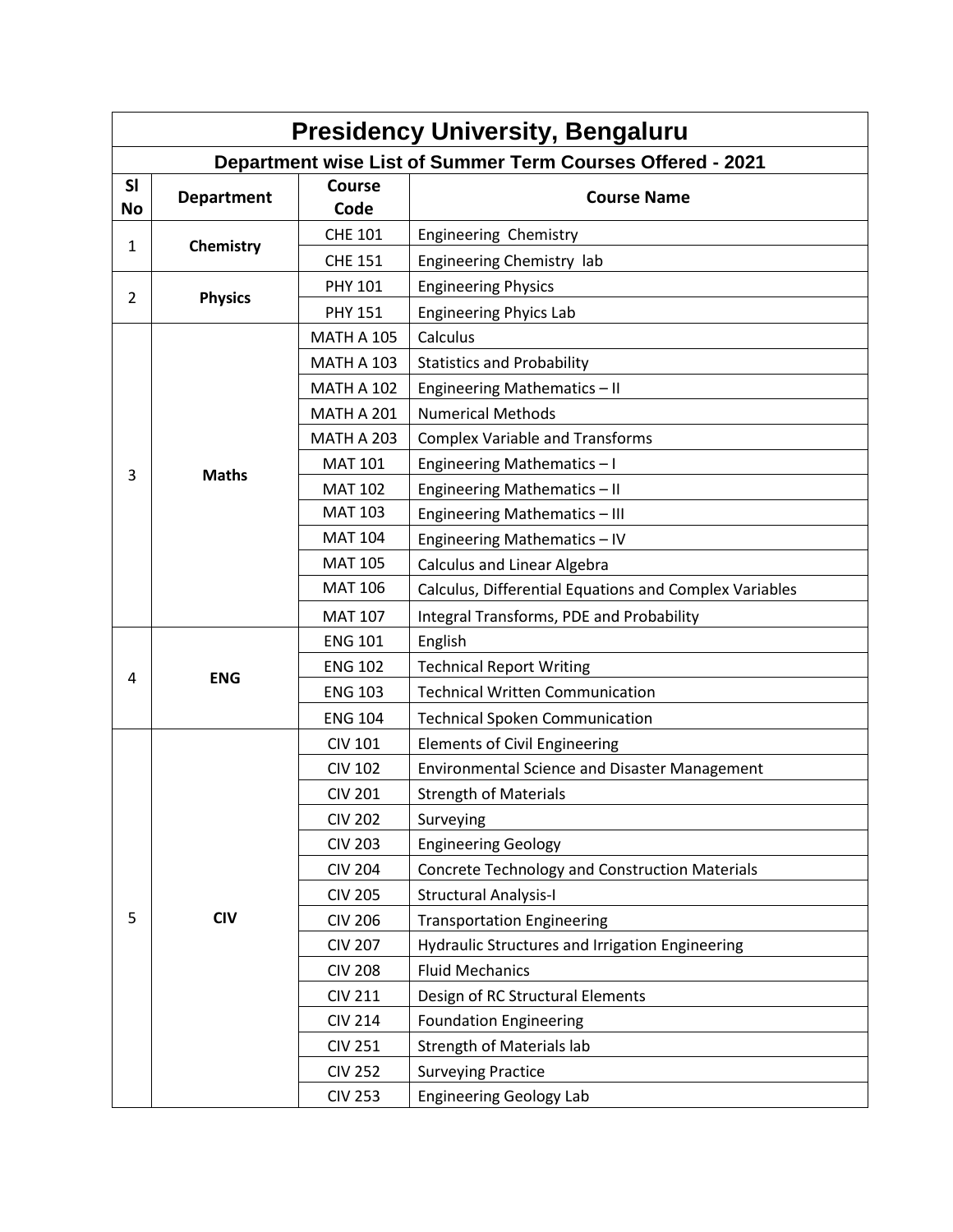|   |                                          | <b>CIV 254</b> | <b>Fluid Mechanics Lab</b>                       |
|---|------------------------------------------|----------------|--------------------------------------------------|
|   |                                          | <b>CIV 255</b> | <b>Extensive Survey Project</b>                  |
|   |                                          | <b>CIV 258</b> | <b>Computer Aided building Drawing Lab</b>       |
|   |                                          | <b>CIV 259</b> | <b>Environmental Engineering Lab</b>             |
|   |                                          | <b>CIV 260</b> | Geotechnical Engineering Lab                     |
|   |                                          | <b>CIV 261</b> | Computer Aided Structural Analysis Lab           |
|   |                                          | <b>CIV 263</b> | <b>Basic Materials Testing Lab</b>               |
|   |                                          | <b>CSE 205</b> | <b>Computer Organization and Architecture</b>    |
|   | <b>CSE and Allied</b><br><b>Branches</b> | <b>CSE 254</b> | Microprocessor and microcontroller Lab           |
|   |                                          | <b>CSE 259</b> | Data Structures and Algorithms Lab (Allied)      |
|   |                                          | <b>CSE 207</b> | <b>Database Management Systems</b>               |
|   |                                          | <b>CSE 206</b> | Microprocessor and microcontroller               |
|   |                                          | <b>CSE 221</b> | Data Structures and Algorithms (Allied)          |
|   |                                          | <b>CSE 223</b> | <b>COMPUTER ORGANIZATION (Allied Except CCE)</b> |
|   |                                          | <b>CSE 204</b> | Object Oriented Programming Except ECM           |
| 6 |                                          | <b>CSE 208</b> | Theory of Computation                            |
|   |                                          | <b>CSE 251</b> | Data Structures Lab                              |
|   |                                          | <b>CSE 252</b> | Digital Design Lab                               |
|   |                                          | <b>CSE 203</b> | <b>Discrete Mathematics</b>                      |
|   |                                          | <b>CSE 151</b> | <b>Computer Programming</b>                      |
|   |                                          | <b>CSE 201</b> | Data Structures                                  |
|   |                                          | <b>CSE 202</b> | <b>Digital Design</b>                            |
|   |                                          | <b>CSE 253</b> | DATABASE MANAGEMENT SYSTEM LAB                   |
|   | <b>BCA</b>                               | <b>BCA-101</b> | PROBLEM SOLVING USING C                          |
| 7 |                                          | <b>BCA-102</b> | <b>DIGITAL ELECTRONICS</b>                       |
|   |                                          | <b>BCA-251</b> | <b>DIGITAL ELECTRONICS LAB</b>                   |
|   | <b>ECE</b>                               | <b>ECE 101</b> | <b>Elements of Electronics Engineering</b>       |
|   |                                          | <b>ECE 201</b> | <b>Analog Electronics</b>                        |
|   |                                          | <b>ECE 202</b> | Signals and Systems                              |
| 8 |                                          | <b>ECE 206</b> | <b>Linear Integrated Circuits</b>                |
|   |                                          | <b>ECE 207</b> | Microprocessor Programming and Interfacing       |
|   |                                          | <b>ECE 213</b> | <b>Digital Signal Processing</b>                 |
|   |                                          | <b>ECE 220</b> | <b>Digital Electronics</b>                       |
|   |                                          | <b>ECE 251</b> | Analog Electronics Lab                           |
|   |                                          | <b>ECE 253</b> | Signals and Systems Lab with MATLAB              |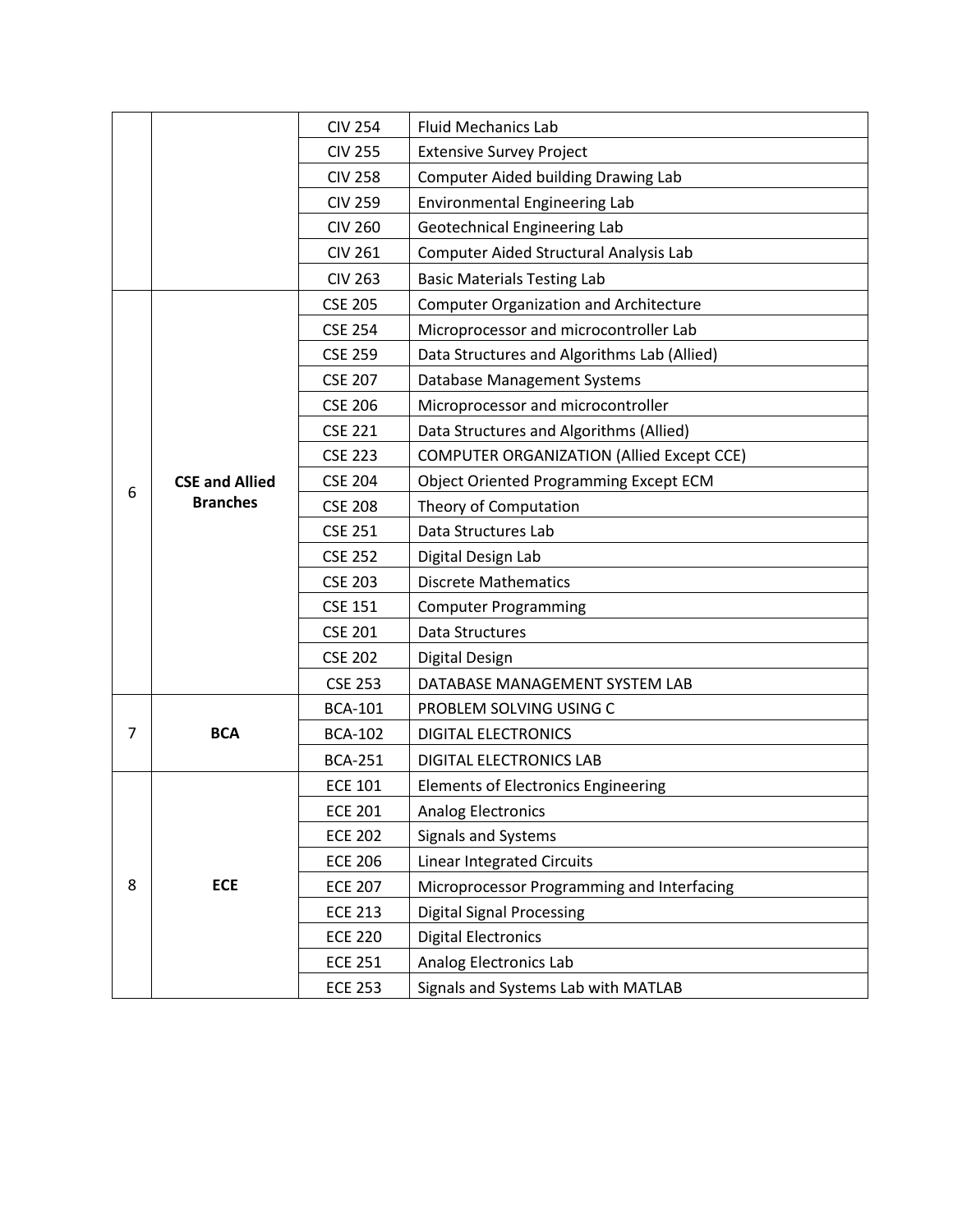|    |                   | <b>ECE 254</b> | Linear Integrated Circuits Lab                             |
|----|-------------------|----------------|------------------------------------------------------------|
|    |                   | <b>ECE 256</b> | Microprocessor Programming and Interfacing Lab             |
|    |                   | <b>ECE 260</b> | Digital Signal Processing Lab                              |
|    |                   | <b>ECE 264</b> | <b>Digital Electronics Lab</b>                             |
|    |                   | <b>ECE 211</b> | <b>Transmission Lines and Waveguides</b>                   |
| 9  | <b>EEE</b>        | <b>EEE 101</b> | <b>Elements of Electrical Engineering</b>                  |
|    |                   | <b>EEE 204</b> | <b>Electromagnetic Theory</b>                              |
|    |                   | <b>EEE 205</b> | <b>Control Systems</b>                                     |
|    |                   | <b>EEE 208</b> | <b>Electrical Machines-I</b>                               |
|    |                   | <b>EEE 219</b> | Network Theory                                             |
|    |                   | <b>EEE 220</b> | Network Theory                                             |
|    |                   | <b>EEE 255</b> | <b>Electrical Machines LAB-I</b>                           |
|    |                   | <b>EEE 258</b> | <b>Electrical Machines LAB-II</b>                          |
|    |                   | <b>PET 210</b> | Well Logging and Formation Evaluation                      |
|    |                   | <b>PET 218</b> | Petroleum Geology                                          |
|    | <b>PET</b>        | <b>PET 219</b> | <b>Hydrocarbon Exploration</b>                             |
|    |                   | <b>PET 220</b> | <b>Hydrocarbon Thermodynamics</b>                          |
|    |                   | <b>PET 221</b> | <b>Drilling Fluids and Cements</b>                         |
|    |                   | <b>PET 222</b> | Heat, Mass and Momentum Transfer                           |
|    |                   | <b>PET 223</b> | <b>Fundamentals of Drilling Engineering</b>                |
| 10 |                   | <b>PET 224</b> | <b>Fundamentals of Reservoir Engineering</b>               |
|    |                   | <b>PET 253</b> | <b>Heat and Mass Transfer Lab</b>                          |
|    |                   | <b>PET 254</b> | <b>Drilling Fluids and Cements Lab</b>                     |
|    |                   | <b>PET 255</b> | Reservoir Engineering Lab                                  |
|    |                   | <b>PET 256</b> | Petroleum Testing Lab                                      |
|    |                   | <b>PET 260</b> | Petroleum Geology Lab                                      |
|    |                   | <b>PET 308</b> | Health, Safety and Environment                             |
|    |                   | <b>PET 318</b> | <b>Unconventional Hydrocarbons</b>                         |
|    |                   | <b>MEC 101</b> | <b>Elements of Mechanical Enginneering</b>                 |
|    |                   | <b>MEC 151</b> | Workshop Practice Lab                                      |
|    | <b>Mechanical</b> | <b>MEC 152</b> | <b>Engineering Graphics</b>                                |
|    |                   | <b>MEC 201</b> | <b>Basic Thermodynamics</b>                                |
| 11 |                   | <b>MEC 202</b> | <b>Kinematics of Machines</b>                              |
|    |                   | <b>MEC 203</b> | <b>Fluid Mechanics and Machines</b>                        |
|    |                   | <b>MEC 204</b> | <b>Production Techniques</b>                               |
|    |                   |                | Structure and Properties of Materials/MATERIAL SCIENCE AND |
|    |                   | <b>MEC 205</b> | METALLURGY                                                 |